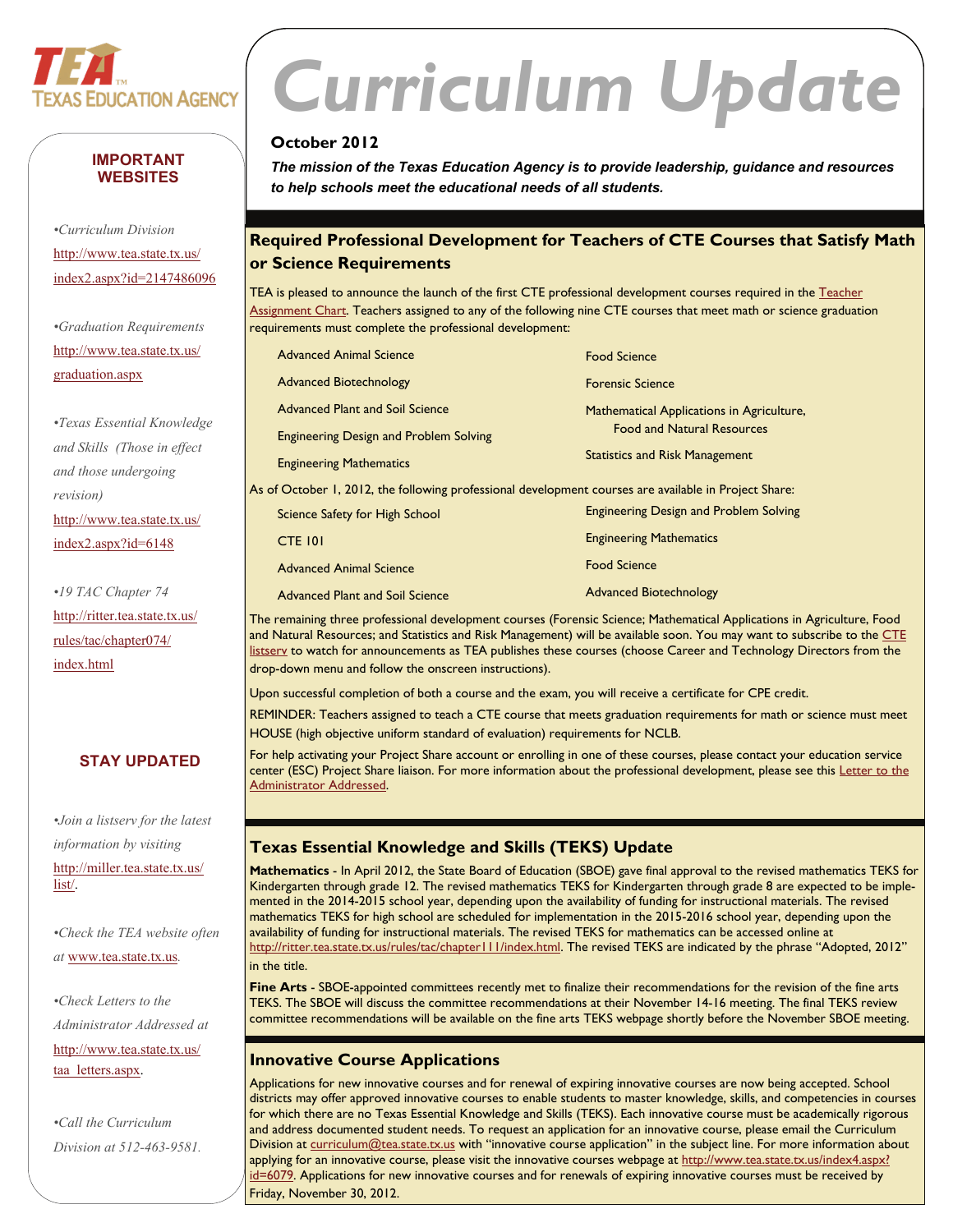#### **Bilingual Education and English as a Second Language (ESL) Program Brochures**

### **Bilingual/ESL Programs in Texas**

Bilingual Education ESL Program Brochures are now available in English and Spanish. These brochures will help parents understand the program and method of instruction that their child will receive when he or she is enrolled in a bilingual education program or an ESL program in a Texas public school.

The downloadable brochures are available in the Bilingual/ESL Services section of the Texas English Language Learner Portal, located at [www.elltx.org](http://www.elltx.org).

#### **News from the Instructional Materials and Educational Technology (IMET) Division**

In April 2012, the State Board of Education issued Proclamation 2014, calling for new instructional materials for the following courses:

- Science, Grades K-12
- Science (Spanish), Grades K-5
- Math, Grades K-8
- Math (Spanish), Grades K-5
- Technology Applications, Grades K-12

Publishers wishing to participate in the adoption must indicate their intent to do so by December 7, 2012. Samples of materials are due in the spring of 2013.

The Texas Education Agency is accepting nominations to the state review panels that will evaluate instructional materials submitted for adoption under Proclamation 2014. The state review panel is charged with evaluating instructional materials to determine coverage of the Texas Essential Knowledge and Skills and identify factual errors. State review panels will convene in Austin during the summer of 2013.

The adoption of materials under Proclamation 2014 is scheduled to occur in November of 2013, and the materials are scheduled to be available for use beginning in the 2014-2015 school year. More information about Proclamation 2014 is available on the [TEA website](http://www.tea.state.tx.us/index2.aspx?id=2147505402).

#### **Important Dates**

| November 1, 2012              | <b>Exceptions/Waivers Application Deadline</b> |  |
|-------------------------------|------------------------------------------------|--|
| November 9, 2012              | TxVSN Virtual Learning Scholarship Deadline    |  |
| November 14 - 16              | State Board of Education Meeting               |  |
| November 30, 2012             | <b>Innovative Course Application Deadline</b>  |  |
| January 7 - February 8, 2013  | Winter MSTAR Universal Screener Window         |  |
| January 30 - February 1, 2013 | State Board of Education Meeting               |  |
| March 1 - June 14, 2013       | FITNESSGRAM® Reporting Window                  |  |
| March 4 - 7, 2013             | SXSW.edu                                       |  |
| April 17 - 19, 2013           | State Board of Education Meeting               |  |
| April 2, 2012 - May 9, 2012   | Spring MSTAR Universal Screener Window         |  |

#### **Early College High Schools**

The Texas Education Agency developed a designation process for Early College High Schools (ECHSs) in 2009 to ensure that districts and colleges operating ECHSs maintain the integrity of the model, which was researched and designed to target and serve students who might not otherwise consider attending college. This spring, the agency received a record number of applications for the ECHS designation. The agency is pleased to announce that 65 schools were designated for the 2012-2013 school year, including 12 new ECHSs. Campuses that receive the ECHS designation will receive a number of benefits including recognition as an approved Early College High School, eligibility for exemption from dual credit restrictions, eligibility for state programs, membership in the ECHS network, access to professional development and technical assistance, and recognition for fidelity to the ECHS model.

#### **Title III Annual Measurable Achievement Objectives (AMAOs)**

Under Title III, Part A, of the Elementary and Secondary Education Act (ESEA), TEA must hold each Title III-funded local education agency (LEA) accountable for meeting Annual Measurable Achievement Objectives (AMAOs) for English language learners (ELLs), also referenced in current federal statute as children who are limited English proficient (LEP). Each Title III-funded LEA receives AMAOs results, which are calculated only at the LEA level and are based on the percentage of ELLs who 1) make progress in learning English (AMAO 1 Progress); 2) attain English proficiency (AMAO 2 Attainment); and 3) meet the state's academic content and achievement standards (AMAO 3 LEP AYP).

The standards used for making AMAOs determinations also must reflect an annual increase. For the 2012 AMAOs, the standards are as follows:

- AMAO 1 Progress 49.0%
- AMAO 2 Attainment 14.0% (1-4 yrs. LEP subgroup); 27.0% (5+ yrs. LEP subgroup)
- AMAO 3 LEP AYP LEP AYP Outcome for District

Standards for AMAO 1 Progress and AMAO 2 Attainment will apply to the results of the spring 2012 administration of the Texas English Language Proficiency Assessment System (TELPAS). AMAO 3 LEP AYP outcomes are determined through the TEA Division of Performance Reporting. For information on 2012 AYP, including the 2012 AYP timeline, please visit the AYP website at [www.tea.state.tx.us/ayp/.](http://www.tea.state.tx.us/ayp/)

The 2012 Title III AMAOs results for all Title III-funded LEAs are scheduled to be reported in October 2012. LEAs not meeting all AMAOs are required to provide Title III parental notification within 30 days of the release of AMAOs results. Upon release of AMAOs results, detailed instructions and sample parental notification letters will be provided.

#### **Important Dates for Title III:**

- October 1, 2012 Deadline for Submitting to TEA the Title III PNP Affirmations and Equitable Services Worksheets
- October 2012 Title III AMAOs Results Released (for secure LEA access via TEASE NCLB Reports link)
- November 2012 Deadline for Title III AMAOs Parental Notification (only for LEAs not meeting all AMAOs)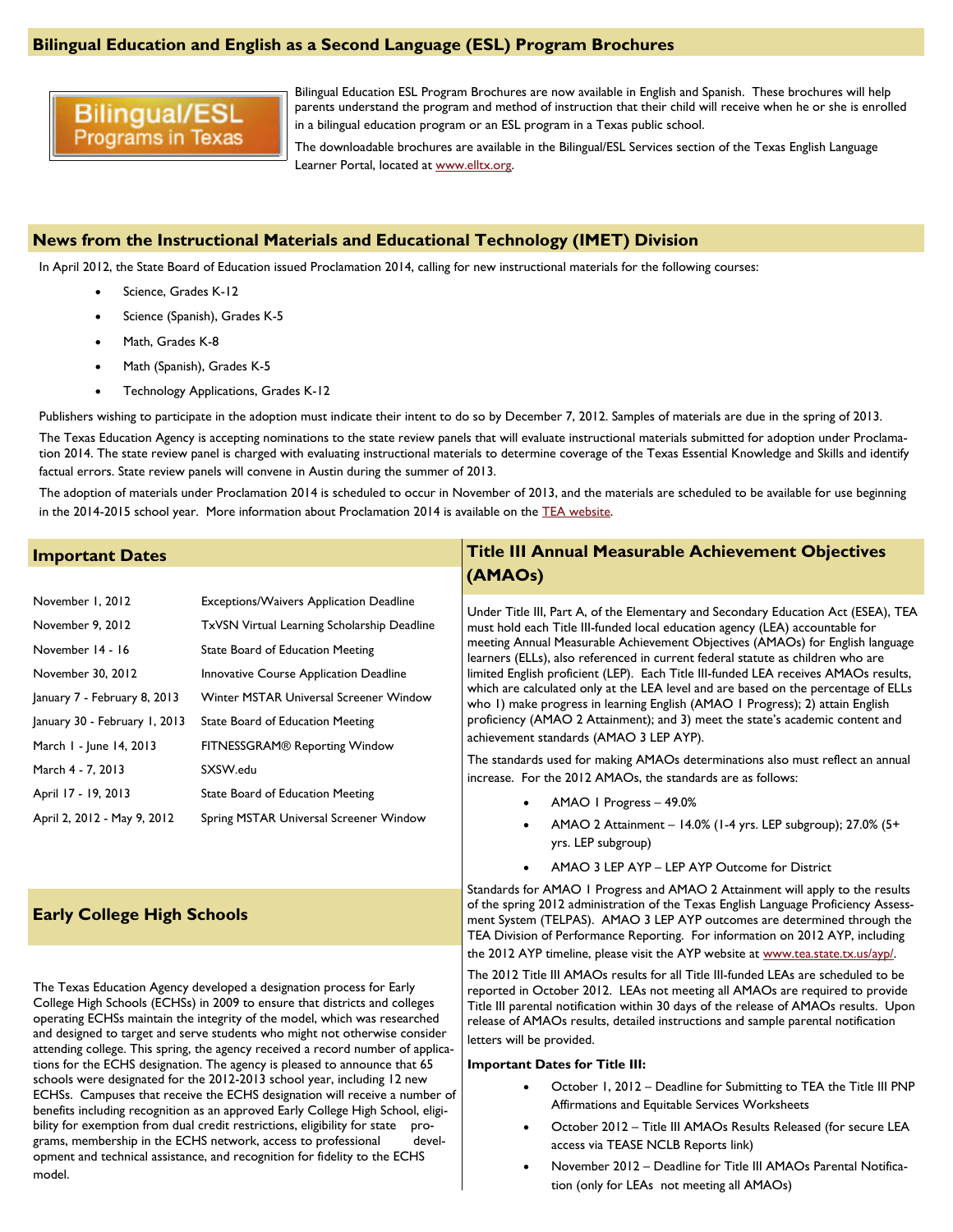

#### Presidential Awards for Excellence in Mathematics and Science Teaching

#### 2012 Texas Finalists

The 2012 PAEMST awards recognize kindergarten through sixth grade mathematics and science teachers whose innovative methods bring teaching to life in the classroom. We are pleased to announce the 2012 Texas Finalists for this award.

#### **Elementary Mathematics Finalists**

- Maggie Anderson is a 4th grade math and science teacher at Lake Highlands Elementary School in Richardson ISD with six years of teaching experience. Her principal is Kim Sullivan and her superintendent is Kay Waggoner.
- Stephen Garretson is a 6th grade mathematics teacher at River Valley Intermediate School in Midway ISD with twenty years of teaching experience. His principal is Sarah Holland his superintendent is George Kazanas.
- Wendy Hendry is a kindergarten teacher at Bransford Elementary School in Grapevine-Colleyville ISD with 16 years of teaching experience. Her principal is Sarah Hodges and her superintendent is Robin Ryan.

#### **Elementary Science Finalists**

- Kelli Halliburton is an instructional coach for grades K-5 at Clear Spring Elementary School in Northeast ISD who has 11 years of teaching experience. Her principal Adam Schwab and her superintendent is Brian Gottardy.
- Nancy Gardner is a 5th grade teacher at Elliot Elementary in Frisco ISD who has 12 years of teaching experience. Her principal is Stacy Mills and her superintendent is Rick Reedy.
- Kent Page is a kindergarten through 5th grade science teacher at Carnahan Elementary School in Northside ISD who has 13 years of experience. His principal is Lisa Turner and his superintendent is Brian T. Woods.

2013 nominations for outstanding mathematics and science educators teaching in grades 7-12 with five years or more of teaching experience will be called for soon. For more information, please visit [http://www.paemst.org.](http://www.paemst.org)



#### Texas Students Using Curriculum Content to Ensure Sustained Success (Texas SUCCESS)

The new TEA program entitled Texas Students Using Curriculum Content to Ensure Sustained Success (Texas SUCCESS) provides access to interactive math and reading programs for Texas public school students in grades 3-8 under the Student Success Initiative (SSI).

- *Think Through Math* will provide the online interactive math program which includes live bilingual tutors to engage and assist students as they work to strengthen their math concepts.
- *Istation* will provide the online interactive reading program which includes engaging, interactive content in a game-like format. These online programs support students at all skill levels and, more importantly, encourage and enable progress and achievement as students move through the activities and curriculum.

Each program will assess individual students according to his/her skill level and then automatically assign and deliver appropriate curriculum tailored to that student's abilities. Meaningful reporting tools available through both programs inform teachers and parents when an intervention is needed or confirm that the student is on the right path. With free 24/7 access to these online adaptive programs at school and at home, teachers, students and parents will be equipped with the necessary tools to build confidence and promote academic success.

For additional information and to sign up for these resources, visit [www.texassuccess.org](http://www.texassuccess.org). To contact the SSI Support Center email [help@texassuccess.org](mailto:help@texassuccess.org) or call 877.315.4918 (toll free).

#### **FITNESSGRAM® Update**

The Texas Education Code (TEC) [§38.101](http://www.statutes.legis.state.tx.us/Docs/ED/htm/ED.38.htm#38.101) and [§38.103](http://www.statutes.legis.state.tx.us/Docs/ED/htm/ED.38.htm#38.103) requires that the fitness levels of all students in grades 3-12 enrolled in a physical education course or any substitute course or activity be assessed at least once annually and that school districts submit the results to the Texas Education Agency (TEA) each school year. The TEA identified FITNESSGRAM® as the assessment tool to be used by all school districts.

The system for uploading FITNESSGRAM® will open on Friday, March 1, 2013. All data must be uploaded to TEA by 5:00 p.m., Friday, June 14, 2013.

The TEA has migrated to a new secure environment known as TEA Login (TEAL). TEAL will replace TEASE beginning in the 2012-2013 school year. The person designated to upload the FITNESSGRAM® data will need a TEAL account.

An online overview of TEAL is available at <http://www.tea.state.tx.us/index4.aspx?id=2147505323>.

Online training instructions for TEAL can be found at [http://www.tea.state.tx.us/pfai\\_tease.pdf.](http://www.tea.state.tx.us/pfai_tease.pdf)

If you needed additional assistance for submitting data this school year, please contact TEA's Curriculum Division by phone at (512) 463-9581 or email at [healthand](mailto:healthandsafety@tea.state.tx.us)[safety@tea.state.tx.us.](mailto:healthandsafety@tea.state.tx.us) You may also access information on FITNESSGRAM® at [www.fitnessgram.net/texas](http://www.fitnessgram.net/texas/) or by calling 1-800-747-4457.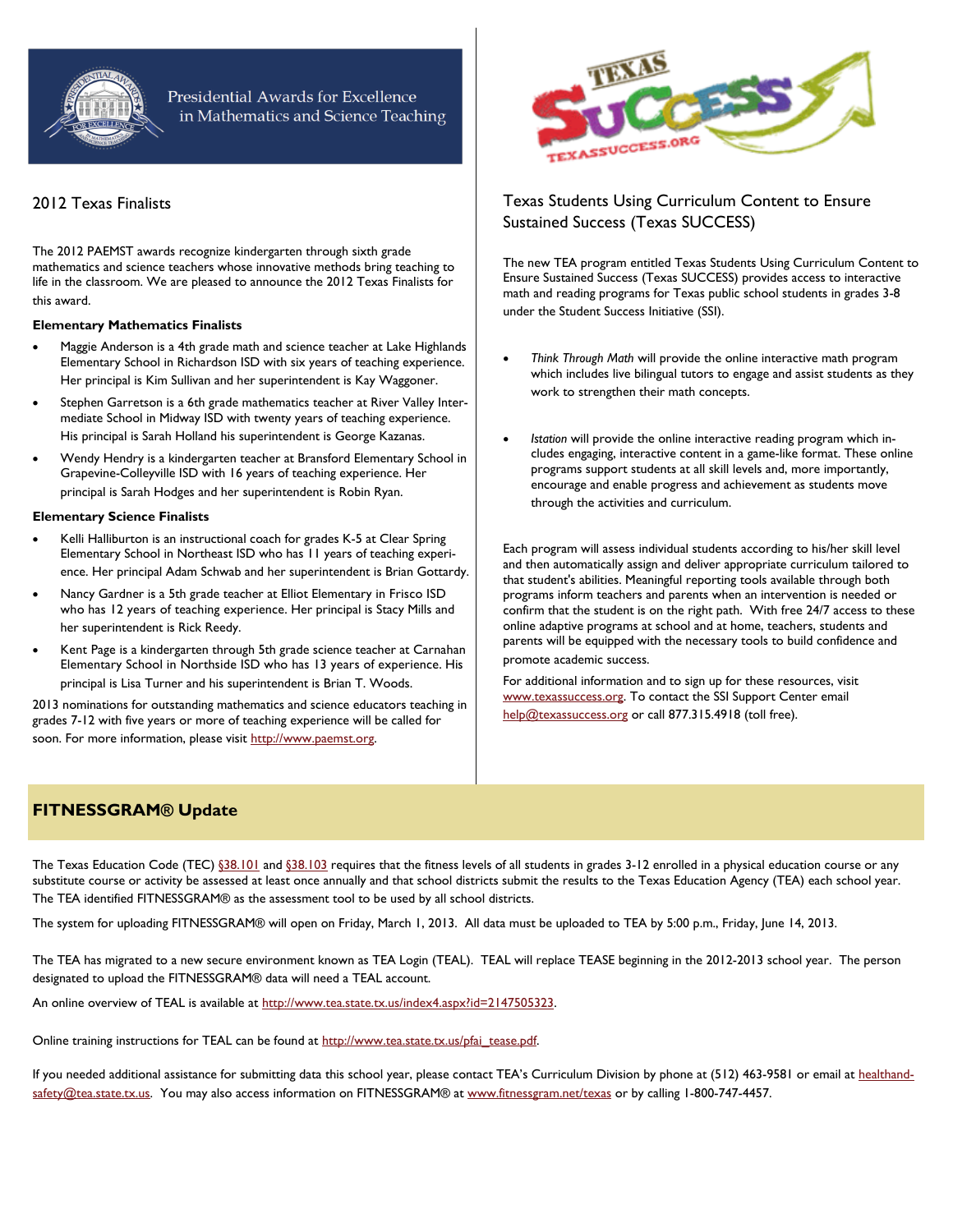

**Courses** - If you have students who are in need of courses that aren't offered locally or who need the schedule flexibility or individualized instruction possible through online learning, the Texas Virtual School Network (TxVSN) can help. Enrollment for TEKS-aligned online courses offered through the TxVSN statewide course catalog is open for fall 2012 and spring 2013. The TxVSN provides quality, teacher-led, interactive online high school, Advanced Placement, and dual credit courses for Texas students in grades 8-12. The TxVSN offers a wide range of foundation and enrichment curriculum courses. Additional course offerings continue to be added to the catalog. For more information, go to the TxVSN website at [www.txvsn.org](http://www.txvsn.org). For additional assistance or to arrange a webinar or training opportunity for your school or region, contact the TxVSN Help Desk at 866-938-9876.

**Virtual Learning Scholarships for TxVSN Online Courses** - School districts and open-enrollment charter schools participating with the TxVSN have the opportunity to apply for TxVSN Virtual Learning Scholarships (VLS) for Spring 2013. The TxVSN VLS program is designed to provide opportunities for students in grades 8-12 to enroll in TxVSN online high school level courses that meet state graduation plan requirements in the event that other funding is not available. Spring 2013 scholarship seats will be awarded on a first-come, first-served basis. Applications for spring 2013 VLS seats will be accepted until November 9, 2012. For more details about the TxVSN scholarship program, visit [www.txvsn.org.](http://www.txvsn.org)



Your superintendent received a Letter to the Administrator in June which informed districts and charters of the new student upload process required to access the following two applications:

#### **TxAIR Texas Achievement Items Repository (formerly TMSDS)**

TxAIR will be available in October 2012. Additional details will be provided as they become available. For questions about TxAIR, contact [txair@esc4.net.](mailto:txair@esc4.net)

#### **MSTAR Universal Screener**

Because the MSTAR Universal Screener application has been migrated to Epsilen, districts and charters are able to access it in one of three ways:

- The Project Share Gateway ([www.projectsharetexas.org](http://www.projectsharetexas.org))
- Individual Epsilen User My Portfolio Page
- Direct Link www.mstar.epsilen.com (available soon)

The 2012 - 2013 MSTAR Universal Screener Administration Windows can be found in the table below. Please note: the first week is noted as a soft launch for selected campuses. For more information, training and assistance with the MSTAR Universal Screener, contact your ESC. Click here to locate [your ESC contact](http://region10.org/tmsds/files/esc_contacts.pdf).

| Fall Window (Soft launch)      | August 27 - 31, 2012 (Selected campuses) |
|--------------------------------|------------------------------------------|
| Fall Window (Open to everyone) | September 3 - October 19, 2012           |
| <b>Winter Window</b>           | January 7 - February 8, 2013             |
| Spring Window                  | April 8 - May 10, 2013                   |

#### **New MSTAR Diagnostic Pilot**

The Texas Education Agency is in the process of piloting the MSTAR Diagnostic for grades 5-8. After the screener is administered and at-risk students identified, the diagnostic will be the next step for RtI implementation for Algebra Readiness. This tool is scheduled to be available late spring, 2013. For questions about the MSTAR Universal Screener or MSTAR Diagnostic Pilot contact [universalscreener@region10.org](mailto:universalscreener@region10.org).